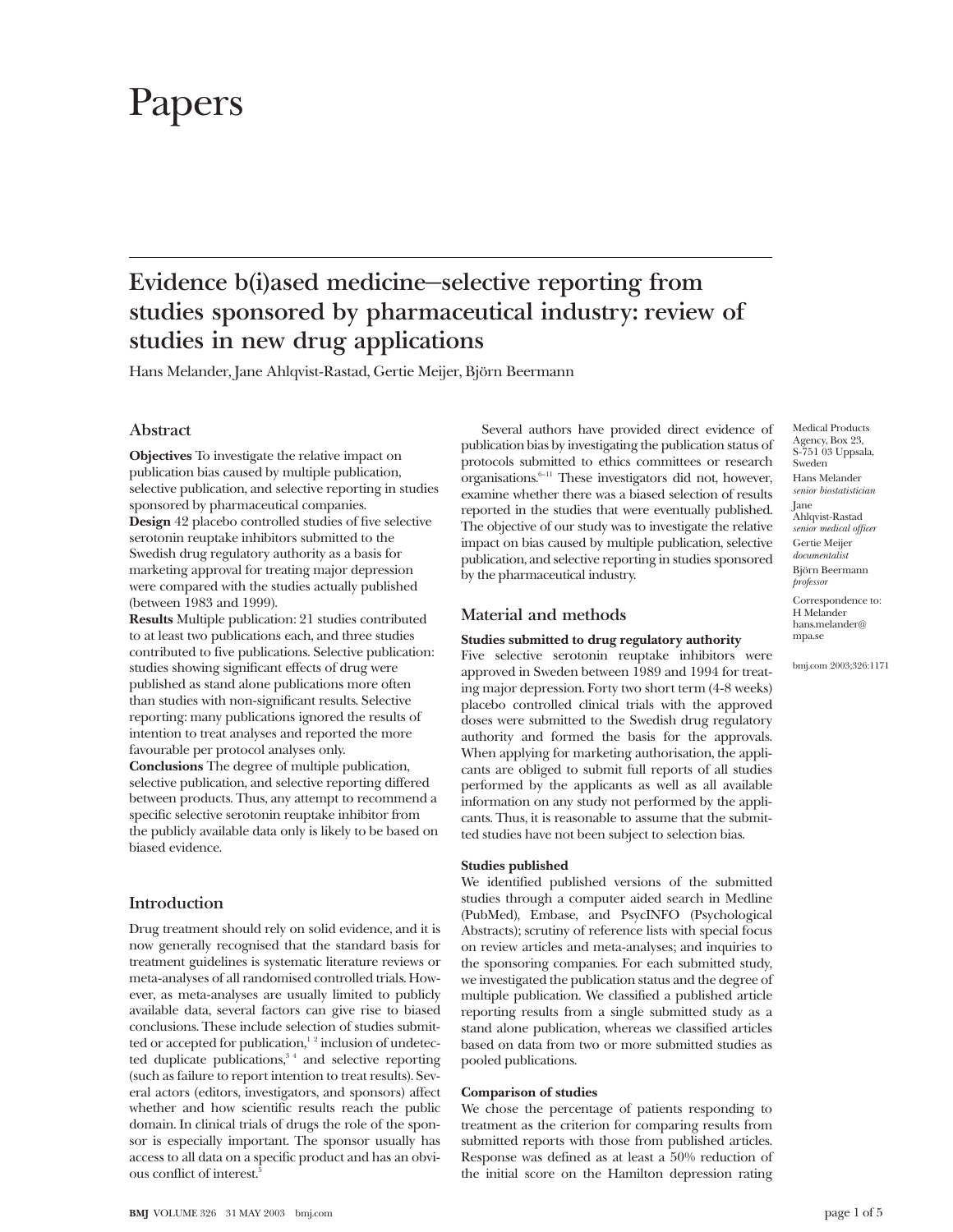scale (HDRS) in most studies. In four studies response rates were based on the Montgomery Åsberg depression rating scale or the clinical global impression of change. In the pooled analyses of response rates we combined the estimate from the individual studies, with the inverse of the variance of the estimates as weights. $12$ 

#### **Results**

We identified 38 publications presenting data from 38 of the 42 studies submitted to the drug regulatory authority.13–50 They were published between 1983 and 1999 and included duplicate publications and pooled analyses. The sponsoring companies confirmed the completeness of our search.

#### **Multiple publication**

Figure 1 shows the degree of multiple publication: this varied from no duplicate publication (drug 3) to extensive multiple publication (drug 1) with three stand alone publications appearing twice and two subsets of studies published as pooled publications three times each.

For drug 1, there were no cross references between the pooled analyses of the same subsets of studies. For each of the subsets, the first author was different in two of the pooled analyses, and the third publication had a single author. Many of the studies had appeared previously as stand alone publications, but reference to these in the pooled publications was given in two cases only, once for each subset. Some of the analyses were presented as a pooled analysis of stand alone centres and some as a multicentre study. For both subsets of



**Fig 1** Publication pattern for studies of the five selective serotonin reuptake inhibitors approved in Sweden between 1989 and 1994 for treating major depression

studies, the pooled results differed slightly between the publications.

For drug 2, eight studies resulted in three pooled publications based on different combinations of studies. The pooled analyses based on two and eight studies appeared simultaneously (as "a double blind comparison" and "a large multicentre study" respectively) with one author in common but without cross reference. Later, the five study analysis was presented as an intention to treat reanalysis of the per protocol analysis in the eight study publication without revealing that three studies were omitted. Nor was it said that two of the included studies had been published earlier as stand alone publications.

The pooled publication of studies of drug 4 was denoted as a review of multicentre controlled studies without identification of the included studies. Two of the studies later appeared as stand alone publications without acknowledgement of their earlier inclusion in a pooled publication. There was no author name in common in the pooled and stand alone publications.

For drug 5, the pooled analysis was presented as a meta-analysis of the five available placebo controlled studies, clearly identified by the name of the principal investigator. Reference was given to one previous stand alone publication. The other stand alone publication appeared seven years later without reference to the pooled publication.

#### **Selective publication**

Of the 42 submitted studies, 21 found the test drug to be significantly more effective than placebo in the primary variable (fig 1). Nineteen of these studies appeared as stand alone publications. Only six of the 21 studies not showing significant results were published as stand alone publications. Of the four studies that never reached the public domain, all showed non-significant results with respect to the primary variable.

#### **Selective reporting**

All but one of the study reports submitted to the regulatory agency presented results from two or more alternative analyses (intention to treat and per protocol). Only two of the stand alone publications presented an intention to treat analysis as well as a per protocol analysis. The remaining stand alone publications presented only one analysis, which tended to be the more favourable per protocol analysis. In the 15 stand alone and five pooled publications reporting differences in percentage response, patients who withdrew or who could not be evaluated were usually ignored in the calculations of the response rates. As figure 2 shows, this could result in large overestimates compared with the intention to treat analysis based on the submitted reports, where patients who withdrew or could not be evaluated were considered to be nonresponders. In one extreme case the published difference in the percentage of patients responding to treatment was 51%, whereas no difference was seen in the intention to treat analysis. In five other cases the size of the overestimation was 10-25%. The degree of overestimation tended to be higher in smaller studies.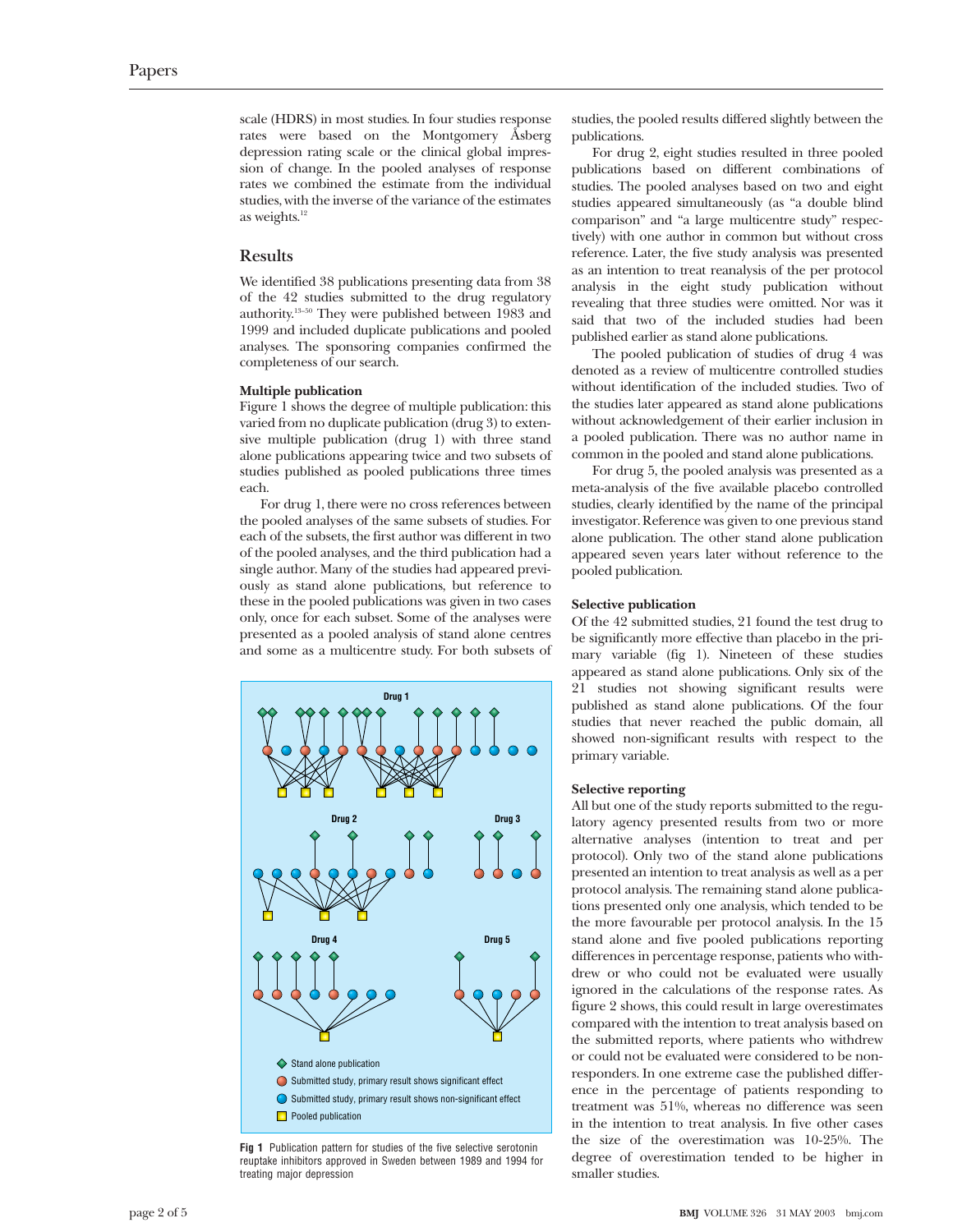

**Fig 2** Difference in estimated size of treatment effect (% response to drug minus response to placebo) from published studies and estimate from intention to treat analysis of submitted studies plotted against total sample size.



**Fig 3** Differences (95% confidence intervals) in response rate (% response to drug minus response to placebo). Results from pooled analyses of all submitted studies, correct selection of published studies (duplicates excluded), and plausible selection of published studies (including probably undetectable duplicates)

#### **Comparison of pooled results from submitted and published studies**

In 41 of the 42 submitted studies data on response rate were provided or could easily be calculated on an intention to treat basis. In total, 15 stand alone publications and five pooled publications reported response rates based on data from 32 studies. For each drug, we compared a pooled analysis of all studies submitted to the regulatory agency with a pooled analysis of a correct selection of published studies in which all duplicates were excluded. We also made a pooled analysis of published studies including those duplicates that probably could not be identified as such without access to information about all studies. In this second selection we excluded duplicates with at least one author in common and only minor differences with respect to patient numbers and efficacy results but included any duplicates unidentifiable because of lack of cross reference between pooled publications and stand alone publications.

The pooled analyses of published data generally gave larger differences in response rate (drug minus placebo) than did the estimates from all submitted studies (fig 3). The result of the comparison was conspicuous for two products. The estimate based on evidence from all available studies on drug 2 indicated a marginal effect, whereas the pooled analysis of published data gave an estimated effect size similar to that for most of the other drugs. Similarly, the analyses based on published data gave the impression that drug 4 was substantially more effective than the other drugs, whereas the analysis based on submitted studies did not. Since the estimates based on the published studies for these two drugs included data from all the submitted studies, the overestimations are due to selective reporting rather than selective publication. Overall, there were only minor differences in response rates between the correct selections of published studies and the plausible selections. Thus, in this material there is no indication of any major bias due to multiple publication.

#### **Discussion**

In a cohort of studies submitted to the Swedish regulatory agency to secure marketing approval for five selective serotonin reuptake inhibitors for the treatment of major depression we have found evidence of duplicate publication, selective publication, and selective reporting. There was a high frequency of duplication due to the inclusion of different subsets of studies in several pooled publications. Studies showing significant differences between efficacy of drug and placebo were three times more likely to appear as stand alone publications than were studies with non-significant results. Although both intention to treat analyses and per protocol analyses were available in the submissions to the regulatory agency, only 24% of the stand alone publications reported the usually less favourable intention to treat results. In our material this selective reporting was the major cause for bias in overall estimates based on published data.

#### **Strengths and limitations of study**

To our knowledge, access to full reports and study protocols for all studies, published as well as unpublished, is unique to our investigation. This has enabled us to study the impact of different sources of publication bias. It also allowed us to elucidate the sometimes complex pattern of publications. Our investigation is restricted to one class of antidepressant drugs, but there is no reason to believe that drug manufacturers have different policies for reporting and publishing studies of different drugs. Indeed, in a review of an antiemetic drug a similar pattern of duplicate publication has been reported.4 Thus, our results are likely to be valid for other classes of drugs with a similar structure of the efficacy documentation—that is, several studies with small to medium sample size.

The percentage of submitted studies with full stand alone publications in our investigation (60%) is similar to what has been reported by others. In a review of five similar investigations the percentage of full publications ranged from 48% to 80% (median  $62\%$ ).<sup>51</sup> The ratio of stand alone publications with significant results to those with non-significant studies was 3.2 in our investigation, which is somewhat higher than the overall corresponding ratio of 2.3 reported for the above investigations.<sup>51</sup> This difference might be explained by the difference in study materials. All the studies in our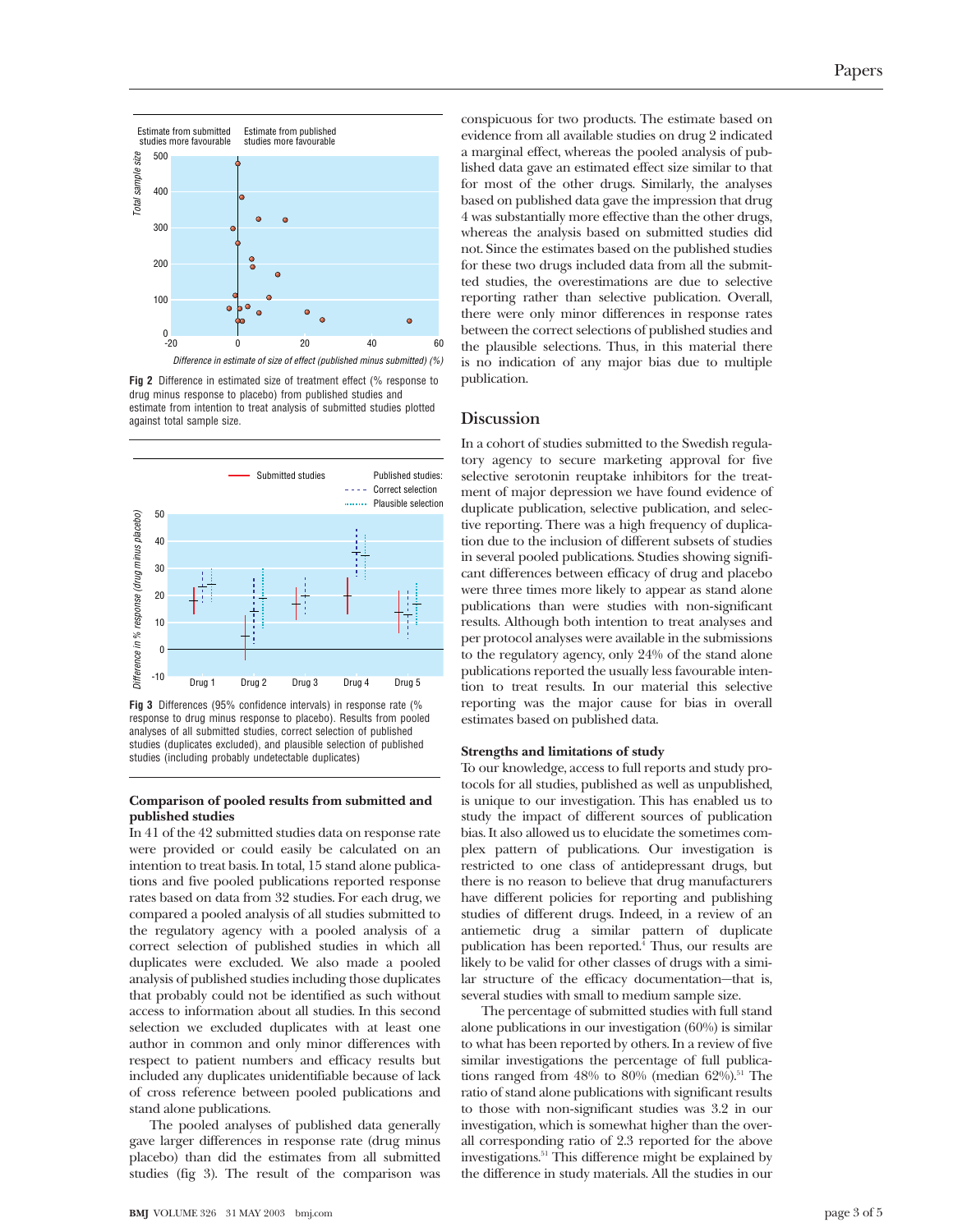#### **What is already known on this topic**

Duplicate publication, selective publication, and selective reporting are likely to introduce bias in systematic literature reviews and meta-analyses

Several reports have provided evidence of duplicate publication and selective publication as well as the tendency to publish only studies with significant findings

#### **What this study adds**

Access to full documentation of all studies (published and unpublished) made it possible to investigate the relative impact of the different sources of bias

Selective reporting (tendency to publish the more favourable per protocol results only) was a major cause for bias

A sponsor in control of all studies does not seem to improve the situation with respect to duplicate publication, selective publication, and selective reporting

investigation were initiated by the sponsor, and the investigators were usually clinical practitioners for whom academic research was not the primary interest. Hence, the decision on how and whether a study should be published was probably left entirely to the sponsor. The studies in the other investigations were more heterogeneous with respect to funding (public funding, no external funding, etc) and the study sponsors probably took a less active part in the reporting of the studies.

#### **Conclusions**

The outcome of our investigation should not be used to dispute the value of systematic literature reviews and meta-analyses in general. However, for anyone who relies on published data alone to choose a specific drug, our results should be a cause for concern. Without access to all studies (positive as well as negative, published as well as unpublished) and without access to alternative analyses (intention to treat as well as per protocol), any attempt to recommend a specific drug is likely to be based on biased evidence. The probable choice of a specific selective serotonin reuptake inhibitor based on a pooled analysis of publicly available data is not likely to be supported by an analysis considering the total body of evidence.

Contributors: HM, JA-R, and BB designed the study. GM performed the search for publications based on the data submitted to the Swedish drug regulatory authority. HM and JAR reviewed the submitted reports and the publications, and extracted the data. HM performed the statistical analysis. HM, JAR, and BB interpreted the results. All authors contributed to writing the paper. HM is guarantor for the study.

#### Funding: None.

Competing interests: None declared.

- 1 Dickersin K. The existence of publication bias and risk factors for its occurrence. *JAMA* 1990;263:1385-9. 2 Dickersin K, Chalmers I. Under-reporting research is scientific
- 
- misconduct. *JAMA* 1990;263:1405-8.<br>3 Gøtzsche PC. Multiple publication of reports of drug trials. *Eur J Clin Pharmacol* 1989;36:429-32.
- 4 Tramèr MR, Reynolds DJ, Moore RA, McQuay HJ. Impact of covert duplicate publication on meta-analysis: a case study. *BMJ* 1997;315:635- 40.
- 5 Davidoff F, DeAngelis C, Drazen J, Hoet J, Højgaard L, Horton R, et al. Sponsorship, authorship, and accountability [commentary]. *Lancet* 2001;358:854-6.
- 6 Simes RJ. Publication bias: the case for an international registry for clinical trials. *J Clin Oncol* 1986;4:1529-41.
- 7 Dickersin K, Chan S, Chalmers TC, Sacks HS, Smith H. Publication bias and clinical trials. *Control Clin Trials* 1987;8:343-53.
- 8 Dickersin K, Min YI. NIH clinical trials and publication bias. *Online J Curr Clin Trials* 1993 Apr 28;Doc No 50. 9 Dickersin K, Min YI, Meinert CL. Factors influencing publication of
- research results: follow-up of applications submitted to two institutional review boards. *JAMA* 1992;263:374-8.
- 10 Easterbrook PJ, Berlin JA, Gopalan R, Matthews DR. Publication bias in clinical research. *Lancet* 1991;337:867-72.
- 11 Stern JM, Simes RJ. Publication bias: evidence of delayed publication in a cohort study of clinical research projects. *BMJ* 1997;315:640-5. 12 DerSimonean R, Laird N. Meta-analysis in clinical trials. *Control Clin*
- *Trials* 1986;7:177-88. 13 Amin MM, Ananth JV, Coleman BS, Darcourt G, Farkas T, Goldstein B, et al. Fluvoxamine: antidepressant effects confirmed in a placebo-controlled international study. *Clin Neuropharmacol* 1984;7(suppl 1):580-1.
- 14 Bech P, Cialdella P. Citalopram in depression—meta-analysis of intended
- and unintended effects. *Int Clin Psychopharmacol* 1992;6(suppl 5):45-54. 15 Byerley WF, Reimherr FW, Wood DR, Grosser BI. Fluoxetine, a selective serotonin uptake inhibitor, for the treatment of outpatients with major depression. *J Clin Psychopharmacol* 1988;8:112-5.
- 16 Claghorn JL, Kiev A, Rickels K, Smith WT, Dunbar GC. Paroxetine versus placebo: a double-blind comparison in depressed patients. *J Clin Psychiatry* 1992;53:434-8.
- 17 Claghorn JL. A double-blind comparison of paroxetine and placebo in the treatment of depressed outpatients. *Int Clin Psychopharmacol* 1992;6(suppl 4):25-30.
- 18 Claghorn JL. The safety and efficacy of paroxetine compared with placebo in a double-blind trial of depressed outpatients. *J Clin Psychiatry* 1992;53(suppl):33-5.
- 19 Cohn JB, Wilcox C. A comparison of fluoxetine, imipramine, and placebo
- inpatients with major depressive disorder. *J Clin Psychiatry* 1985;46:26-31<br>20 Coln JB, Wilcox CS. Paroxetine in major depression: a double-blind trial<br>with imipramine and placebo. *J Clin Psychiatry* 1992;53(suppl):52-6.
- 21 Dominguez RA, Goldstein BJ, Jacobson AF, Steinbook RM. A double-blind placebo-controlled study of fluvoxamine and imipramine in depression. *J Clin Psychiatry* 1985;46:84-7.
- 22 Doogan DP, Langdon CJ. A double-blind, placebo-controlled comparison of sertraline and dothiepin in the treatment of major depression in general practice. *Int Clin Psychopharmacol* 1994;9:95-100.
- 23 Dunbar GC, Claghorn JL, Kiev A, Rickels K, Smith WT. A comparison of paroxetine and placebo in depressed outpatients. *Acta Psychiatr Scand* 1993;87:302-5.
- 24 Dunbar GC, Cohn JB, Fabre LF, Feigner JP, Fieve RR, Mendels J, et al. A comparison of paroxetin, imipramin and placebo in depressed out-patients. *Br J Psychiatry* 1991;159:394-8. 25 Edwards JG, Goldie A. Placebo-controlled trial of paroxetine in
- depressive illness. *Hum Psychopharmacol* 1993;8:203-9.
- 26 Fabre LF, Crismon L. Efficacy of fluoxetine in outpatients with major depression. *Curr Ther Res* 1985;37:115-23.
- 27 Fabre LF. A 6-week, double-blind trial of paroxetine, imipramine, and placebo in depressed outpatients. *J Clin Psychiatry* 1992;53(suppl):40-3. 28 Feighner JP, Boyer WF, Merideth CH, Hendrickson GG. A double-blind
- comparison of fluoxetine, imipramine and placebo in outpatients with major depression. *Int Clin Psychopharmacol* 1989;4:127-34.
- 29 Feighner JP, Boyer WF, Merideth CH, Hendrickson GG. A placebocontrolled inpatient comparison of fluvoxamine maleate and imi-pramine in major depression. *Int Clin Psychopharmacol* 1989;4:239-44.
- 30 Feighner JP, Boyer WF. Paroxetine in the treatment of depression: a com-parison with imipramine and placebo. *Acta Psychiatr Scand* 1993;80(suppl 350):125-9.
- 31 Feighner JP, Boyer WF. Paroxetine in the treatment of depression: a comparison with imipramine and placebo. *J Clin Psychiatry* 1992;53(suppl):44-7.
- 32 Feighner JP, Cohn JB, Fabre LF, Fieve RR, Mendels J, Shrivastava RK, et al. A study comparing paroxetine, placebo and imipramine in depressed patients. *J Affect Dis* 1993;28:71-9.
- 33 Feighner JP. A double-blind comparison of paroxetin, imipramine and placebo in depressed outpatients. *Int Clin Psychopharmacol* 1992;6(suppl 4):31-5.
- 34 Itil TM, Shrivastava RK, Mukherjee S, Coleman BS, Michael ST. A double-blind placebo-controlled study of fluvoxamine and imipramine in out-patients with primary depression. *Br J Clin Pharmacol* 1983;15:433- 8S.
- 35 Kiev A. A double-blind, placebo-controlled study of paroxetine in
- depressed outpatients. *J Clin Psychiatry* 1992;53(suppl):27-9. 36 LaPierre YD, Browne M, Horn E, Oyewumi LK, Sarantidis D, Roberts N, et al. Treatment of major affective disorder with fluvoxamine. *J Clin Psychiatry* 1987;48:65-8.
- 37 Mendels J, Kiev A, Fabre LF. Double-blind comparison of citalopram and placebo in depressed outpatients with melancholia. *Depress Anxiety* 1999;9:54-60.
- 38 Miller SM, Naylor GJ, Murtahg M, Winslow G. A double-blind comparison of paroxetine and placebo in the treatment of depressed patients in a psychiatric outpatient clinic. *Acta Psychiatr Scand* 1993:80(suppl 350):143-4.
- 39 Montgomery SA, Rasmussen JGC, Lyby K, Connor P, Tanghøj P. Dose response relationship of citalopram 20 mg, citalopram 40 mg and